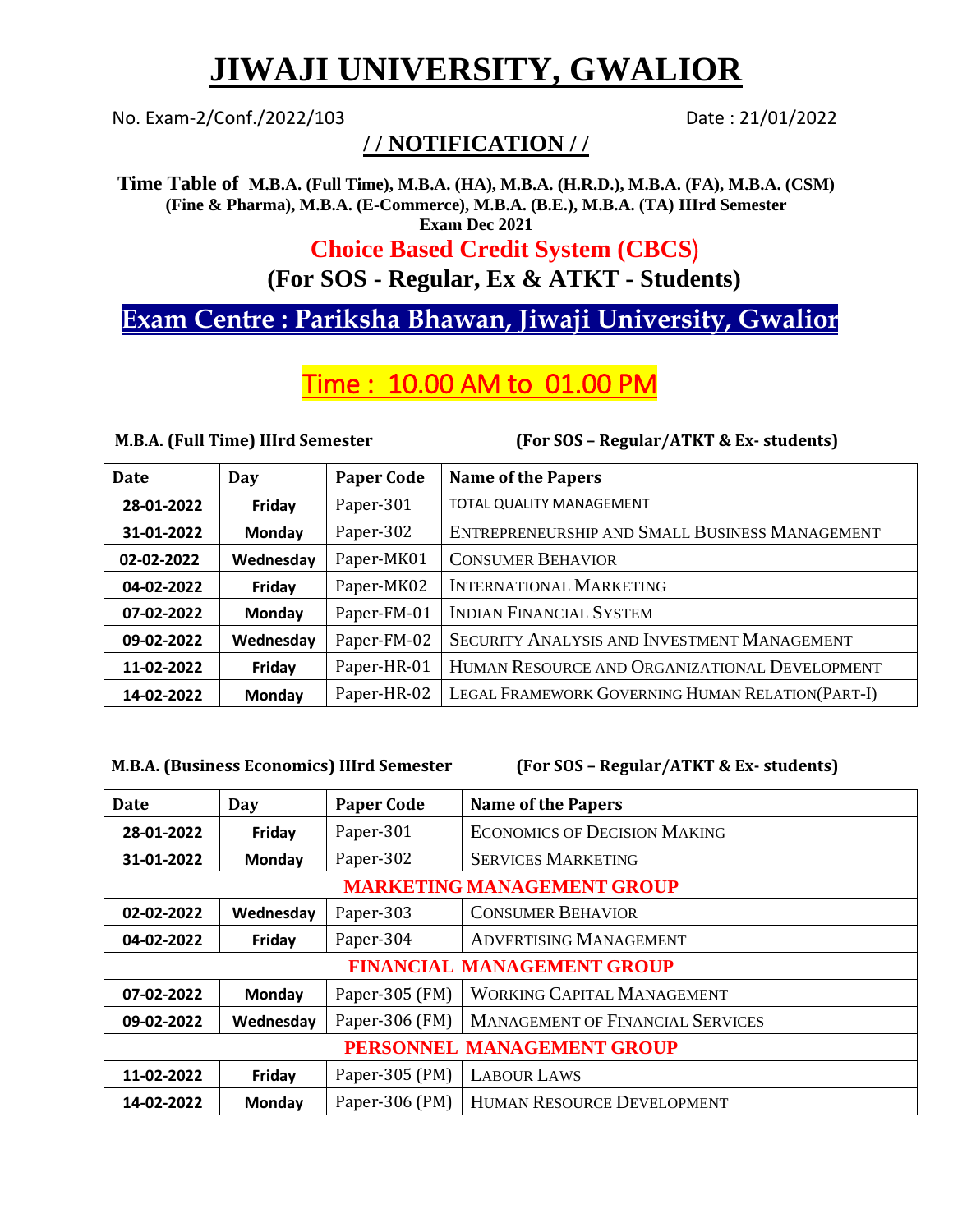| Date       | Day           | <b>Paper Code</b> | <b>Name of the Papers</b>                  |
|------------|---------------|-------------------|--------------------------------------------|
| 28-01-2022 | Friday        | Paper-301         | PROJECT MANAGEMENT                         |
| 31-01-2022 | Monday        | Paper-302         | <b>FINANCIAL SERVICES</b>                  |
| 02-02-2022 | Wednesday     | Paper-303         | <b>RESEARCH METHODOLOGY</b>                |
| 04-02-2022 | Friday        | Paper-304         | <b>BANKING LAW AND PRACTICE</b>            |
| 07-02-2022 | <b>Monday</b> | Paper-305         | <b>MANAGEMENT INFORMATION SYSTEM</b>       |
| 09-02-2022 | Wednesday     | Paper-306(A)      | SECURITY ANALYSIS AND PORTFOLIO MANAGEMENT |
|            |               | Paper-306(B)      | FINANCIAL ADMINISTRATION OF INDIA          |
|            |               | Paper-306(C)      | ADVERTISING MANAGEMENT                     |

**M.B.A. (Financial Administration ) IIIrd Semester (For SOS – Regular/ATKT & Ex- students)**

#### **M.B.A. (Human Resource Development) IIIrd Semester (For SOS – Regular/ATKT & Ex- students)**

| <b>Date</b> | Day           | <b>Paper Code</b> | <b>Name of the Papers</b>          |
|-------------|---------------|-------------------|------------------------------------|
| 28-01-2022  | Friday        | Paper-301         | <b>COMPUTER APPLICATION IN HRD</b> |
| 31-01-2022  | <b>Monday</b> | Paper-302         | <b>BUSINESS AND CORPORATE LAW</b>  |
| 02-02-2022  | Wednesday     | Paper-303         | <b>TOTAL QUALITY MANAGEMENT</b>    |
| 04-02-2022  | Friday        | Paper-304         | PUBLIC RELATIONS.                  |
| 07-02-2022  | <b>Monday</b> | Paper-305         | <b>UNION MANAGEMENT RELATIONS</b>  |
| 09-02-2022  | Wednesday     | Paper-306 $(A)$   | <b>STRATEGIC MANAGEMENT</b>        |
|             |               | Paper-306 $(B)$   | <b>ADVERTISING MANAGEMENT</b>      |
| 11-02-2022  | Friday        | Paper-306 $(C)$   | ENTREPRENEURSHIP DEVELOPMENT       |

**M.B.A. (E-Commerce) IIIrd Semester (For SOS – Regular/ATKT & Ex- students)**

| Date       | Day       | <b>Paper Code</b> | <b>Name of the Papers</b>         |
|------------|-----------|-------------------|-----------------------------------|
| 28-01-2022 | Friday    | Paper-301         | <b>E-MARKETING</b>                |
| 31-01-2022 | Monday    | Paper-302         | DATA MINING & DATA WAREHOUSE      |
| 02-02-2022 | Wednesday | Paper-303         | <b>BUSINESS COMMUNICATION</b>     |
| 04-02-2022 | Friday    | Paper-304         | ACCOUNTING AND MANAGEMENT CONTROL |
| 07-02-2022 | Monday    | Paper-305         | <b>JAVA PROGRAMMING</b>           |
| 09-02-2022 | Wednesday | Paper-306         | <b>ORACLE</b>                     |

#### **M.B.A. (CSMM)(Fine & Pharma) IIIrd Semester (For SOS – Regular/ATKT & Ex- students)**

| Date       | Day       | <b>Paper Code</b> | <b>Name of the Papers</b>                  |
|------------|-----------|-------------------|--------------------------------------------|
| 28-01-2022 | Friday    | Paper-301         | <b>ORGANIZATIONAL BEHAVIOR</b>             |
| 31-01-2022 | Monday    | Paper-302         | <b>ADVERTISING MANAGEMENT</b>              |
| 02-02-2022 | Wednesday | Paper-303         | <b>SALES &amp; DISTRIBUTION MANAGEMENT</b> |
| 04-02-2022 | Friday    | Paper-304         | <b>SPECTROSCOPY</b>                        |
| 07-02-2022 | Monday    | Paper-<br>305(A)  | POLYMER SCIENCE-II                         |
|            |           | Paper-<br>305(B)  | MEDICINAL CHEMISTRY-II                     |